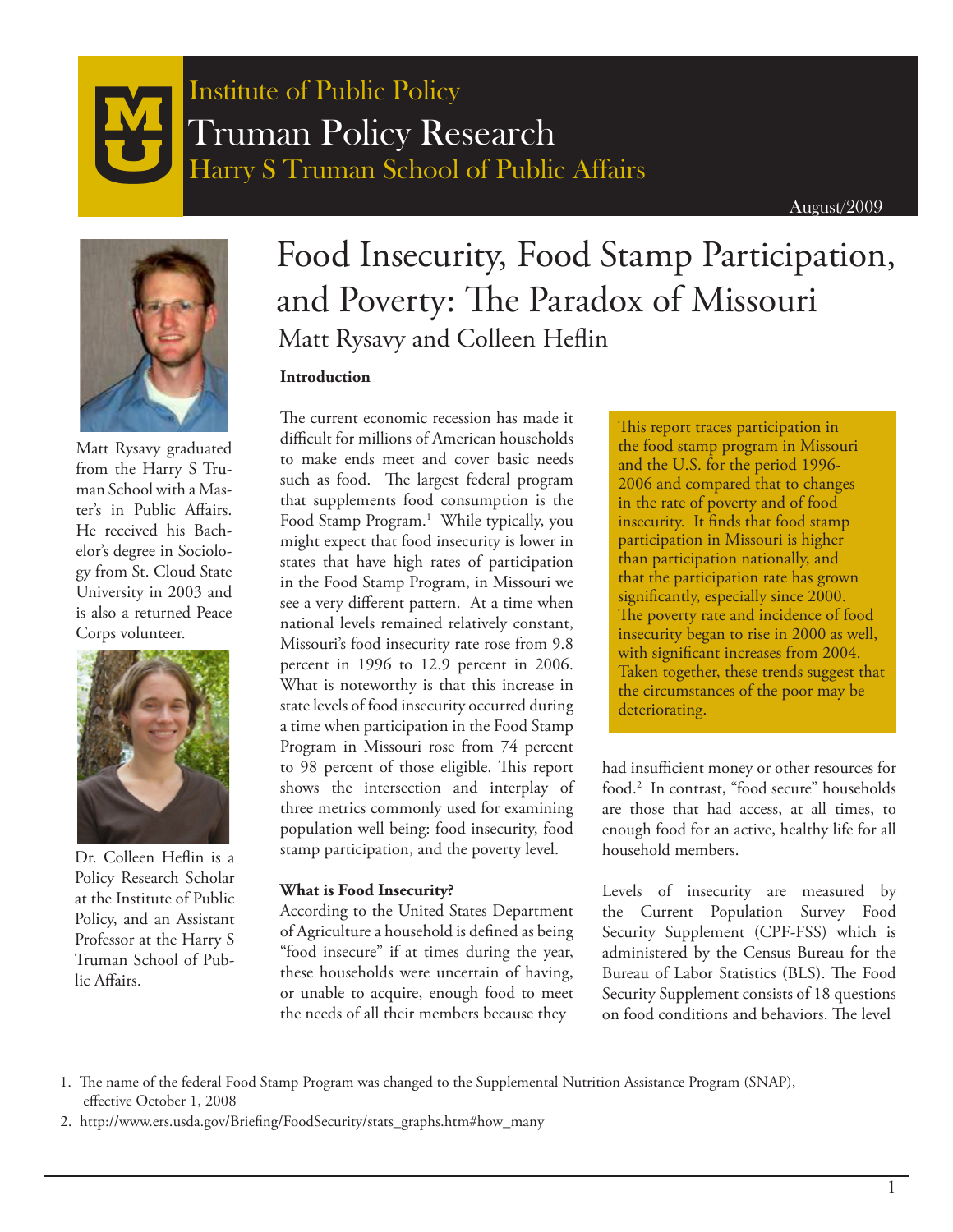of food insecurity in the U.S. has remained relatively stable for the last ten years remaining around 11% from 1996 to 2006. However, in Missouri, the rate of food insecurity has

risen from the 1996 level of 9.8 percent to the 2006 level of 12.9 percent, representing a 3.1 percentage increase over the decade (Figure 1).



Note: Authors compilation of USDA reports of state-level food insecurity based on data from the Food Security Module of the Current Population Survey. http://www.ers.usda.gov/briefing/Foodsecurity/readings.htm

#### **What is the Food Stamp Program?**

The Food Stamp Program (FSP) is an integral component of the social safety net in the United States. This cornerstone of food assistance programs works under the principle that everyone has a right to food for themselves and their families and, hence, with few exceptions, the program is available to all citizens who meet income and asset tests. As of August 2003, over 95 percent of Food Stamp Program benefits were issued through Electronic Benefit Transfer (EBT) card for the purchase of food in authorized, privately-run retail food outlets (Food and Nutrition Service, 2003). Subject to passing the income and asset limits, which vary with family size, the program is an entitlement to needy families, and participation moves counter-cyclically with the state of the macroeconomy (Ziliak, Gundersen, and Figlio 2003). At its peak in 1994, over 27 million people received Food Stamp benefits at an expense of \$25 billion to the federal government. In fiscal year 2008, the FSP served over 24 million households with direct cash transfers of over \$37 billion.<sup>3</sup>

In fiscal year 2008, Missouri was 13th among states in terms of the size of the food stamp caseload, with 314,012 households participating. The average monthly benefit per household was \$215 in Missouri, with total benefits for the state totaling \$810 million for the year.

Historically, the Food Stamp Program has one of the lowest participation rates among federal entitlement programs.4 The 2006 rate of participation in the U.S. was 67 percent. This means that for all of the individuals who were eligible for the program, fully one-third did not participate. The 2006 level represents a slight decrease in the 1996 level of 69 percent. In Missouri in 2006, the participation rate was 98 percent. This is an increase from the 1996 level of 74 percent. In 2006, Missouri had the highest participation rate of any state.<sup>5</sup>

- 4. http://www.gao.gov/new.items/d05221.pdf
- 5. http://www.mathematica-mpr.com/publications/PDFs/fns06rates.pdf

<sup>3.</sup> http://www.ers.usda.gov/Briefing/SNAP/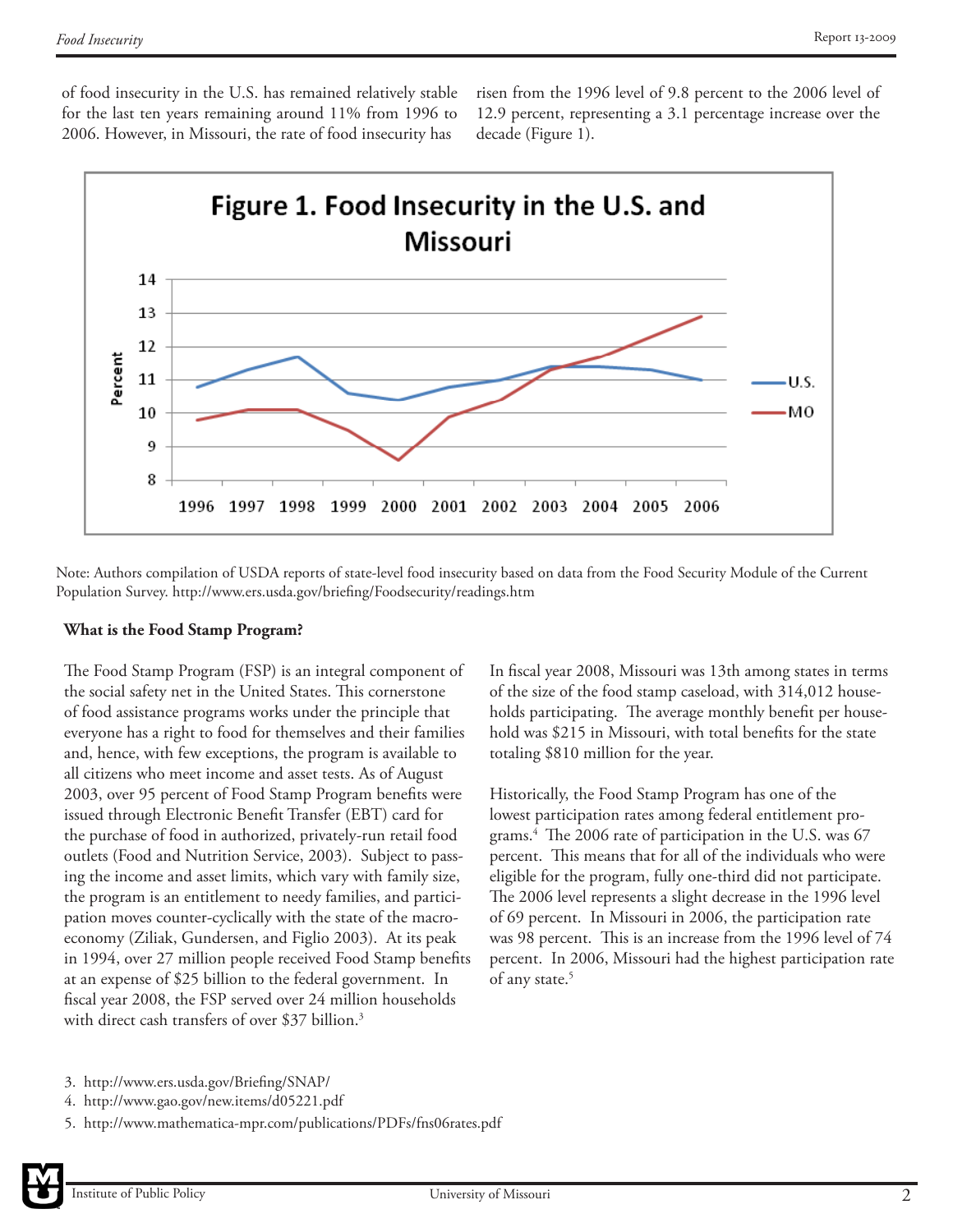

Note: Authors compilation of USDA reports on Food Stamp Program Participation based on data from the Current Population Survey and Food Stamp Program administrative data.

Very few studies have looked at the determinants of Food Stamp Participation. Of those that have addressed the issue, two main drivers are found to push participation at the state level. The first is the demographic makeup of a state's eligible participation. Certain populations have been found to participate in the program more than others. Several researchers have found that the elderly population is less likely to participate (Cody et al. 2008, Cunningham 2005, and Gleason, 1998) along with those who are childless and have earnings (Cody et al. 2008, Gleason, 1998). The other driver believed to effect participation within a state are the state's policies and requirements for participation. Although a federal program, the FSP is administered at the state level, which is given leeway as to how the program is run. Among the many policy options available for states, lenient vehicle exemption policies, longer recertification periods, and expanded categorical eligibility have been shown to increase food stamp participation within a state (Ratcliffe et al. 2007). However, both demographic profiles and state policy research have failed to explain the majority of variation of participation between states.

# **Poverty**

The poverty rate is set by the U.S. Census Bureau and varies by family size, number of children, and age. Conceptually, it is supposed to represent the amount of money needed to support a family of its respective size. For example, the poverty level for a family of four with two children in 2008 was \$21,834. Therefore, if you make less than this amount, you are considered to be living in poverty. In Missouri, the state poverty rate has historically followed the U.S. pattern but remained below the national rate until 2004 when the Missouri poverty rate jumped to 13.0 percent to surpass the national average (see Figure 3, Page 4).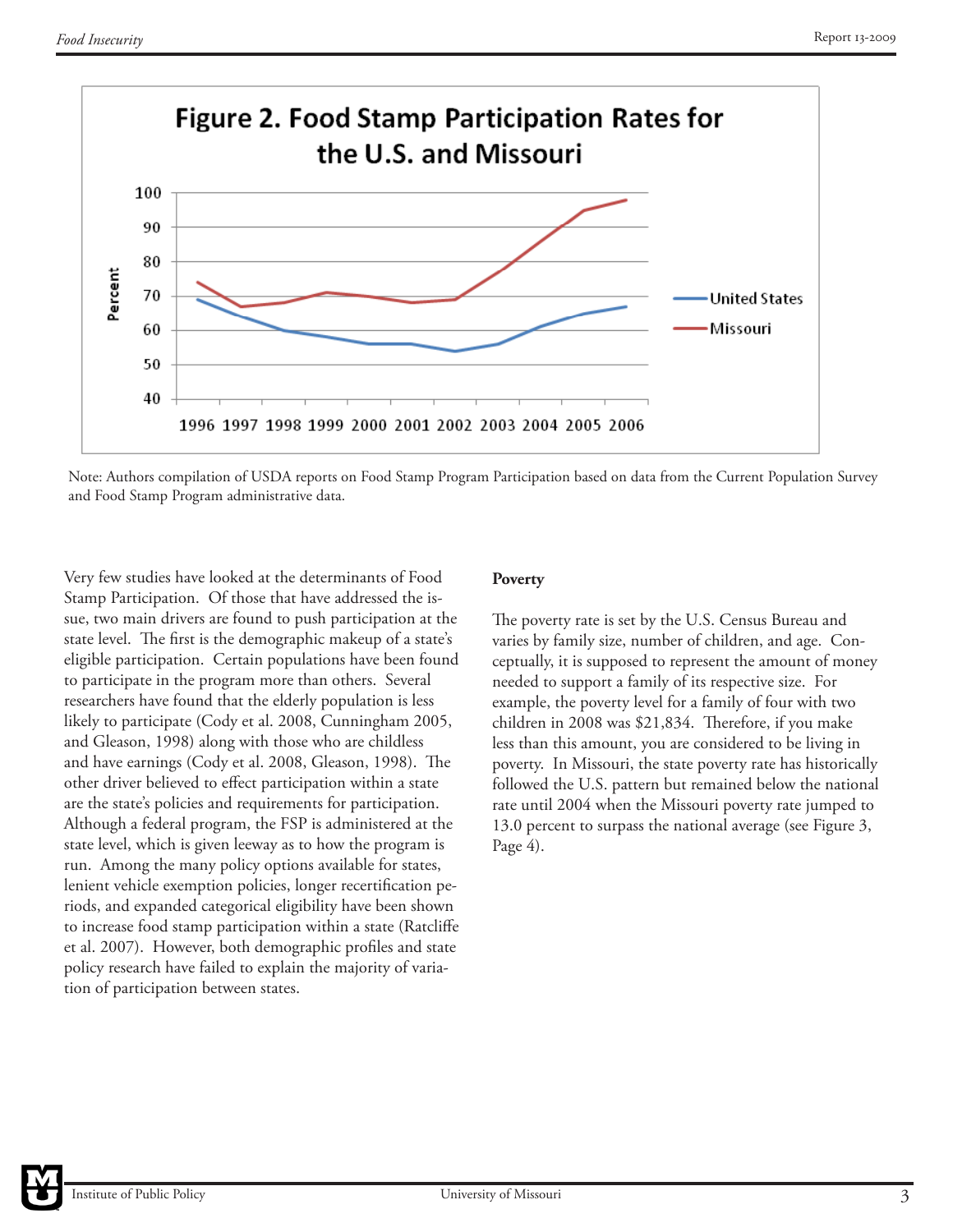

Note: Authors compilation from U.S. Census Bureau, Small Area Income and Poverty Estimates

#### **Conclusion**

Looking at the three individual pieces together raises many questions for Missouri policy-makers. Poverty and food insecurity both increased during the 2000-2004 period. As poverty decreased in the two subsequent years, food insecurity continued to rise until it was two percent higher than the national average. These trends come at a time which witnessed a 30 percent increase in the utilization of food stamps within Missouri. One explanation is that food insecurity is higher among food stamp recipients because they are needier.

Further research is needed to help explain the effect of food stamp participation on poverty and food insecurity. It is important to keep in mind that the Food Stamp Program is just one of several programs aimed at alleviating food insecurity and reducing poverty. Given the very high rates of participation in the Food Stamp Program among eligible households, it appears that Missouri policy-makers interested in the wellbeing of their citizens need to find additional policy tools to address to rising levels of food insecurity in the state.

# **References**

Gundersen, C., Kreider, B. (2008) Food Stamps and Food Insecurity: What Can Be Learned in the Presence of Nonclassical Measurement Error? *Journal of Human Resources.* p367-377

- Ratcliffe, C., McKernan, S-M., Finegold, K. (2007) *The Effect of State Food Stamp and TANF Poli cies on Food Stamp Program Participation.*  http://www.urban.org/publications/411438. html. p15-22
- (United States Department of Agriculture, Econo mic Research Service) Cody, S.,Schirm, A., Stuart, E.,Castner, L., Zaslavsky, A., (2008). *Sources of Variation in State- Level Food Stamp Participation Rates: 2003* http://www.er.usda.gov/Publications/CCR37 /CCR37.pdf. p35-42
- (United States Department of Agriculture, Food and Nutrition Service) Cunningham, Karen. (2005) *Food Stamp Program Participation Rates: 2003*. http://www.fns.usda.gov/ora/ MENU/Published/snap/FILES/Participation/ FSPPart2003.pdf. p6-8
- (U.S. Department of Agriculture, Food and Nutrition Service) Gleason, P., Schochet, P., Moffet, R., (1998) *The Dynamics of Food Stamp Participation in the Early 1990s*. http:// www.fns.usda.gov/oane/menu/Published/ SNAP/FILES/Participation/DYNAMICS. pdf. p119-127